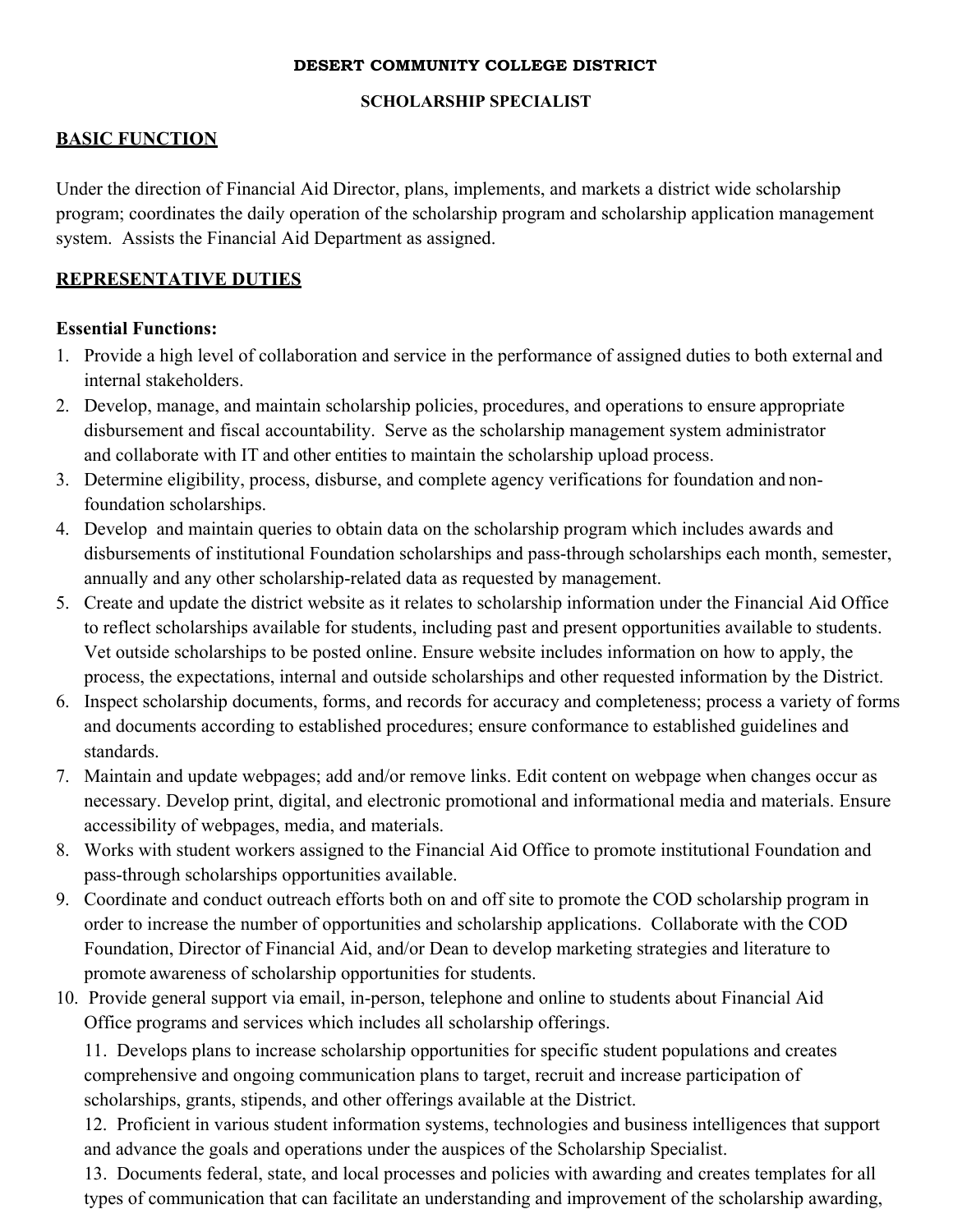processes, and disbursements.

15. Assist with awarding grants, stipends and other funding that comes from the Financial Aid Office. 16. Serve as lead of training faculty, staff and leadership on the usage of scholarship platforms. Provides instructions including but not limited to videos, manuals, and tutorials on the usage of the scholarship platform for students, faculty, leadership, and staff.

17. Works and collaborates with the Foundation to plan, execute, and manage all events that are aligned with the District mission and goals. Selects and coordinates student speakers for various COD Foundation and COD Foundation donor events.

18. Collaborates with the COD Foundation, IT, Fiscal Services, local high schools, community organizations, Student Services and academic departments to provide scholarship opportunities to new and current COD students.

19. Facilitate the scholarship review process and the awarding of scholarships.

20. Perform internal audits and maintain scholarship records to ensure the integrity and accuracy of the scholarship program, MIS data, and reporting to outside donor organizations.

21. Calculates financial aid needs analysis and determines applicant eligibility as it pertains to scholarships through automated and manual packaging procedures.

22. Determines applicant eligibility for scholarships through verifying major, Satisfactory Academic Progress, enrollment, donor, and other requirements.

23. Accountable for processing, packaging and awarding internal and external scholarships.

24. Manages and oversees the scholarship communication management database in order to provide timely and accurate communication via letter and email correspondence to students, staff, and faculty.

# **Other Functions:**

25. Coordinate student workshops to generate qualified applicant pools.

26. Maintain a listing of non-foundation scholarships for students to access

27. Work independently to coordinate, facilitate and monitor scholarship activities and assist with event planning and foundation related activities that support the scholarship program at COD.

28. Meet with students individually or in a workshop setting to ensure the completion of handwritten COD Foundation donor thank you cards.

29. Perform related duties as assigned.

# KNOWLEDGE AND ABILITIES

Knowledge of: Modern office practices, procedures and equipment; state, federal and College regulations and procedures regarding scholarships and financial aid; financial aid and scholarship management systems; Scholarship processes; Marketing and public relation concepts; excellent written and oral communication skills; interpersonal skills using tact, patience and courtesy; principles of training and providing work direction; record keeping techniques; operation of a computer, data entry techniques and applicable software including Microsoft Office and database management; an understanding and sensitivity to the diverse backgrounds of community college students.

Ability to: Perform technical work as it relates to scholarships and financial aid in support of the Financial Aid Office and COD Foundation Office; meet with students and provide information regarding scholarships and financial aid; resolve complex problems; prioritizing, implementing, and managing multiple projects and due dates; gather data and generate reports; must work at extensive levels of accuracy for successful yearly closing and audits; conduct meetings and workshops; work independently without close supervision; work a flexible